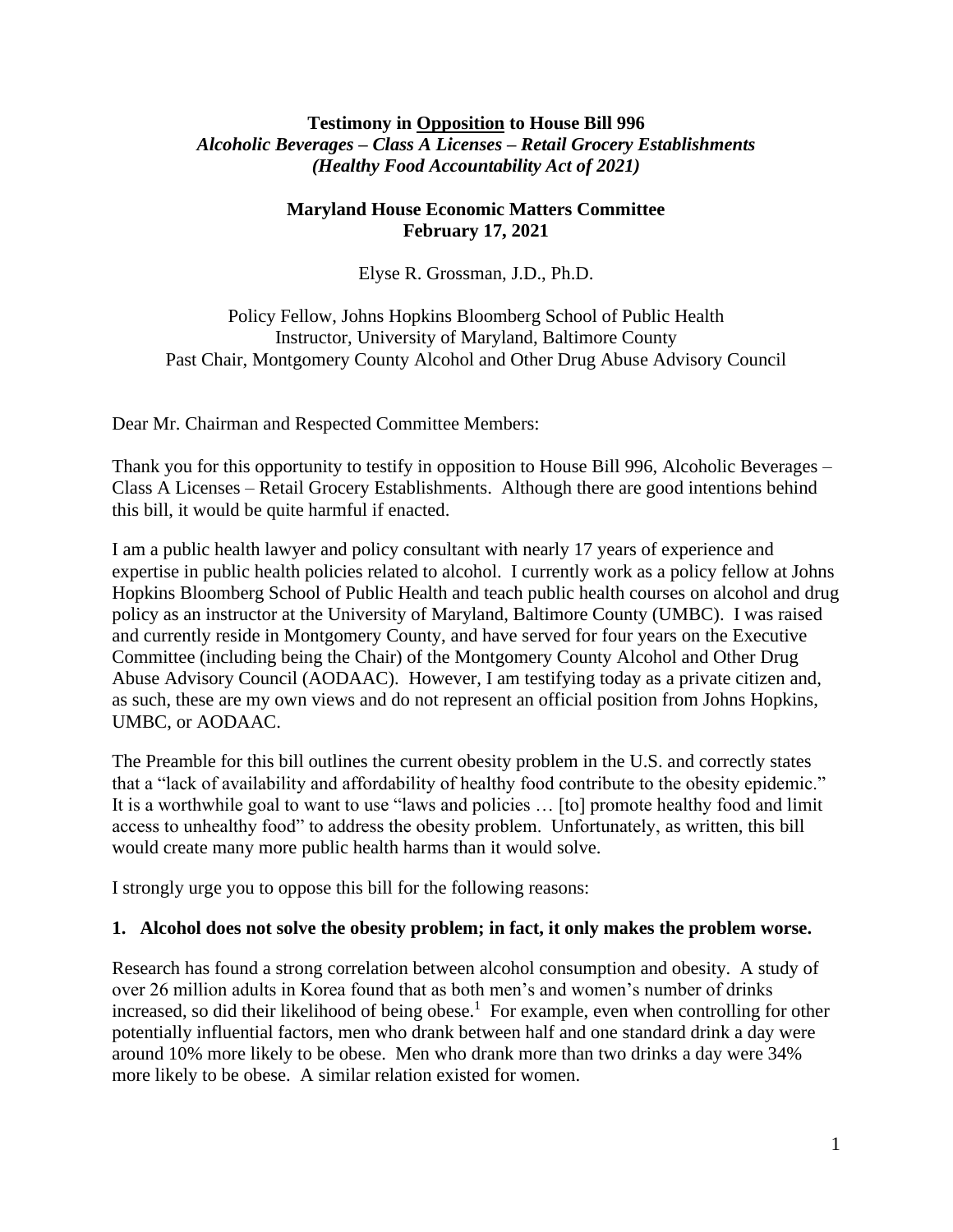### **2. Excessive alcohol consumption is already a public health problem in Maryland and the U.S., with a variety of associated short- and long-term consequences.**

Excessive alcohol consumption is defined by the Centers for Disease Control and Prevention as including binge drinking,\* heavy drinking,† and any drinking by pregnant women or people under the age of 21. Excessive alcohol consumption is responsible for approximately 95,000 deaths annually in the U.S.,<sup>2</sup> making it the fourth leading preventable cause of death.<sup>3</sup> Alcoholattributable deaths in Maryland comprise about 1,500 of those deaths. Moreover, 3,500 of those 95,000 deaths occur among youth under the age of 21 with 66 of them occurring in Maryland each year.

Alcohol misuse is also a very expensive problem. In 2010, it cost the U.S. \$249 billion, of which  $$24$  billion – fully ten percent – was due to underage alcohol consumption.<sup>4</sup> Short-term consequences from alcohol misuse include falls,<sup>5</sup> burns,<sup>6</sup> motor vehicle crashes,<sup>7</sup> suicides,<sup>8</sup> homicides,<sup>9</sup> and other intentional or accidental injuries and deaths. Long-term consequences include liver cirrhosis<sup>10</sup> and other chronic diseases, cancers,  $^{11}$  heart disease,  $^{12}$  and sexually transmitted diseases. 13

Nationwide, about 1 in 4 people (23.9%) reporting engaging in binge drinking over the past month.<sup>14</sup> Focusing specifically on Maryland, 24.1% of high school students in 2018 (the most recent year there is data from) reported consuming at least one drink in the past month, and 12.0% reported binge drinking.<sup>15</sup>

### **3. Increasing alcohol access and availability leads (and will lead) to increased alcohol consumption and related consequences.**

Research consistently concludes that increasing alcohol access and availability leads to increased alcohol consumption and related consequences, whether through the expansion of the hours<sup>16</sup> or days of sale<sup>17</sup> of existing outlets or – *as is the case with this bill*– the creation of new alcohol outlets. By allowing grocery stores to now sell and deliver alcohol, it increases the number of off-premise alcohol outlets in the state, otherwise known as "alcohol outlet density." Increased alcohol outlet density is associated with an increase in numerous harms, including violence,  $18$ criminal activity,<sup>19</sup> domestic violence,<sup>20</sup> and child abuse and neglect.<sup>21</sup> Maryland currently has approximately 1,800 off-premise alcohol outlets. This bill is estimated to add at least 1,300 more, thereby increasing access to alcohol exponentially and essentially overnight.

Although there are few research studies that have looked specifically at grocery or convenience stores, of those that did, the majority found that when alcohol was made available in these types of stores, there was a concurrent increase in alcohol consumption or alcohol-related harms. For example, when alcohol became available in grocery and convenience stores in Finland, there was an increase in consumption among women.<sup>22</sup> States in the US that sold more types of alcohol in their grocery stores (i.e., beer, wine, and spirits compared to beer and wine or beer alone) had decreased alcohol prices and increased alcohol consumption.<sup>23</sup> When New Zealand allowed wine

<sup>\*</sup> Binge drinking is defined as consuming 4 or more alcoholic beverages per occasion for women or 5 or more drinks per occasion for men (CDC, 2020).

<sup>†</sup> Heavy drinking is defined as consuming 8 or more alcoholic beverages per week for women or 15 or more alcoholic beverages per week for men (CDC, 2020).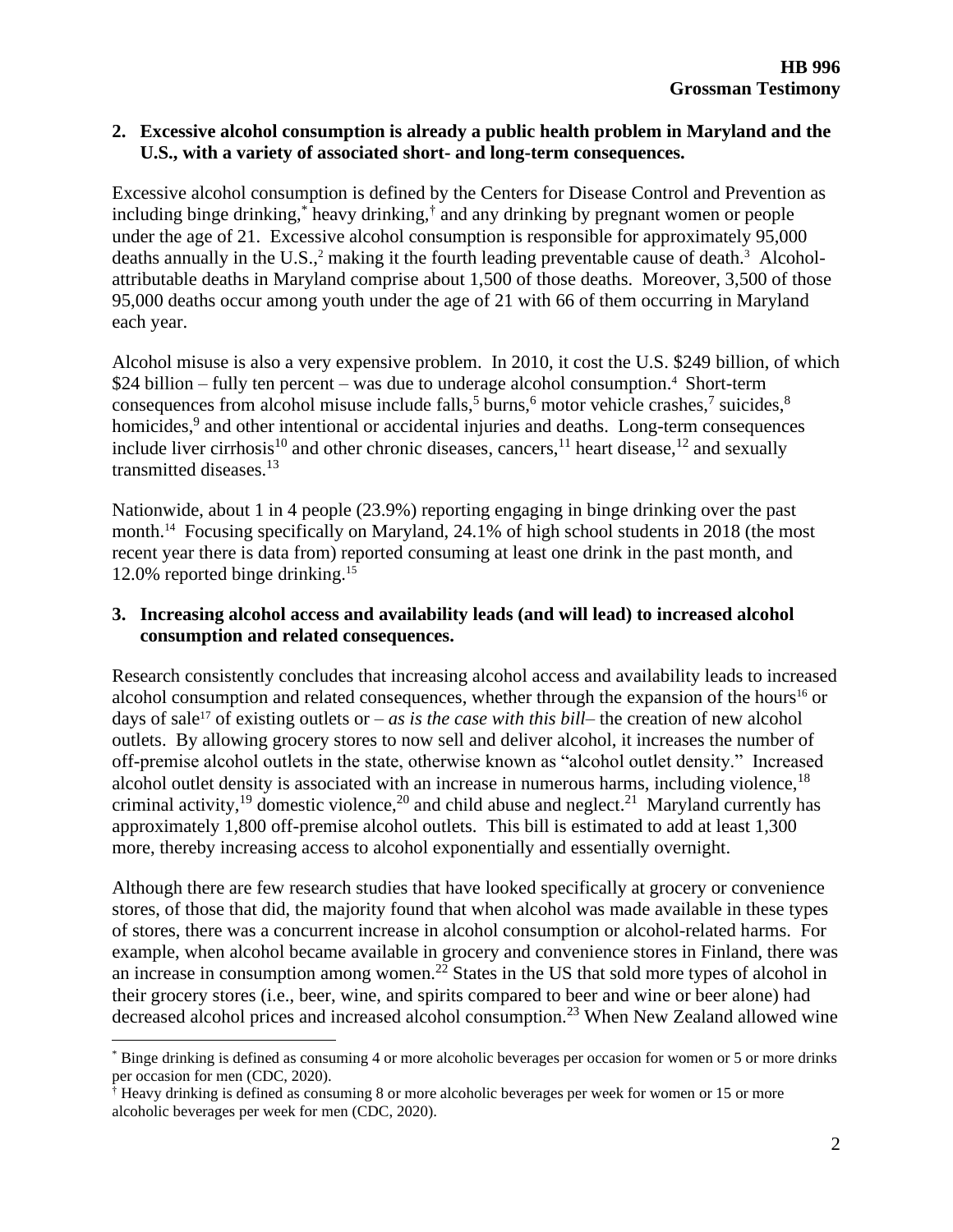sales in grocery stores, the total wine sales increased by  $17$  percent.<sup>24</sup> And lastly, when the Canadian government partially deregulated alcohol sales by allowing large privately owned grocery stores to sell wine, beer, and cider, there was an increase in emergency department visits attributable to alcohol. $25$ 

Adding alcohol to grocery stores is not a new concept, and Kansas lawmakers considered it in the 2014 legislative session. At the time, the Kansas Health Institute conducted a Health Impact Assessment to examine how this legislation might positively or negatively affect the health of Kansas residents.<sup>26</sup> Based on both a review of the literature and its own calculations, the Kansas Health Institute concluded that if grocery stores could sell alcohol, this would increase offpremise alcohol outlet density and would decrease the price of alcohol which has been shown to increase overall alcohol consumption. It projected that both youth alcohol consumption and youth alcohol-related traffic mortality would increase substantially. The bill died in committee.

### **4. This bill places additional burdens on local jurisdictions while providing no resources for them to use to address these burdens.**

The creation of another license at the state level requires local liquor board staff and enforcement officers to administer, enforce, educate, and adjudicate these licenses while providing no resources with which to undertake these activities. Alcohol Law Enforcement (ALE) personnel are already overtaxed. According to the National Liquor Law Enforcement Association, there is an average of one ALE agent tasked with monitoring 207 alcohol outlets.<sup>27</sup> Some states have seen a doubling of their license premises with no increase in ALE support. ALE simply do not have the time or capacity to monitor and enforce these additional outlets as would be the case if this law were enacted.

Moreover, this bill also would strip local jurisdictions of their authority to regulate their local alcohol environment. For example, a "local licensing board may not transfer a Class A license" and "a delivery-based Class A license holder is not required to obtain a letter of authorization from the local licensing board to make deliveries of alcoholic beverages" ( $\S(C)(5 \& 6)$ ). In other words, a local jurisdiction could not deny a grocery store with such a license from selling alcohol within their county, even if it would be detrimental to that county's citizens.

## **5. The specific language used in drafting this bill raises other concerns.**

First, the size parameters of this bill seem to contradict the purpose of the bill. For example, it appears that a 6,000 square foot store will be allowed to sell alcohol if 5% of the store is dedicated to the sale of listed food items and they are located in a priority funding area  $(\S(C)(2)(I)(2)(B))$ . How does having a store that uses 95% of its space to sell alcohol and has a few shelves at the front for food help fight obesity and increase healthy eating and better nutrition? It will not.

Second, the term "convenience and food product delivery company" is undefined and unclear  $(\S(C)(2)(II))$ . Who does this apply to? Does this mean that every corner store or local 7/11 could now sell alcohol if located in a priority funding area?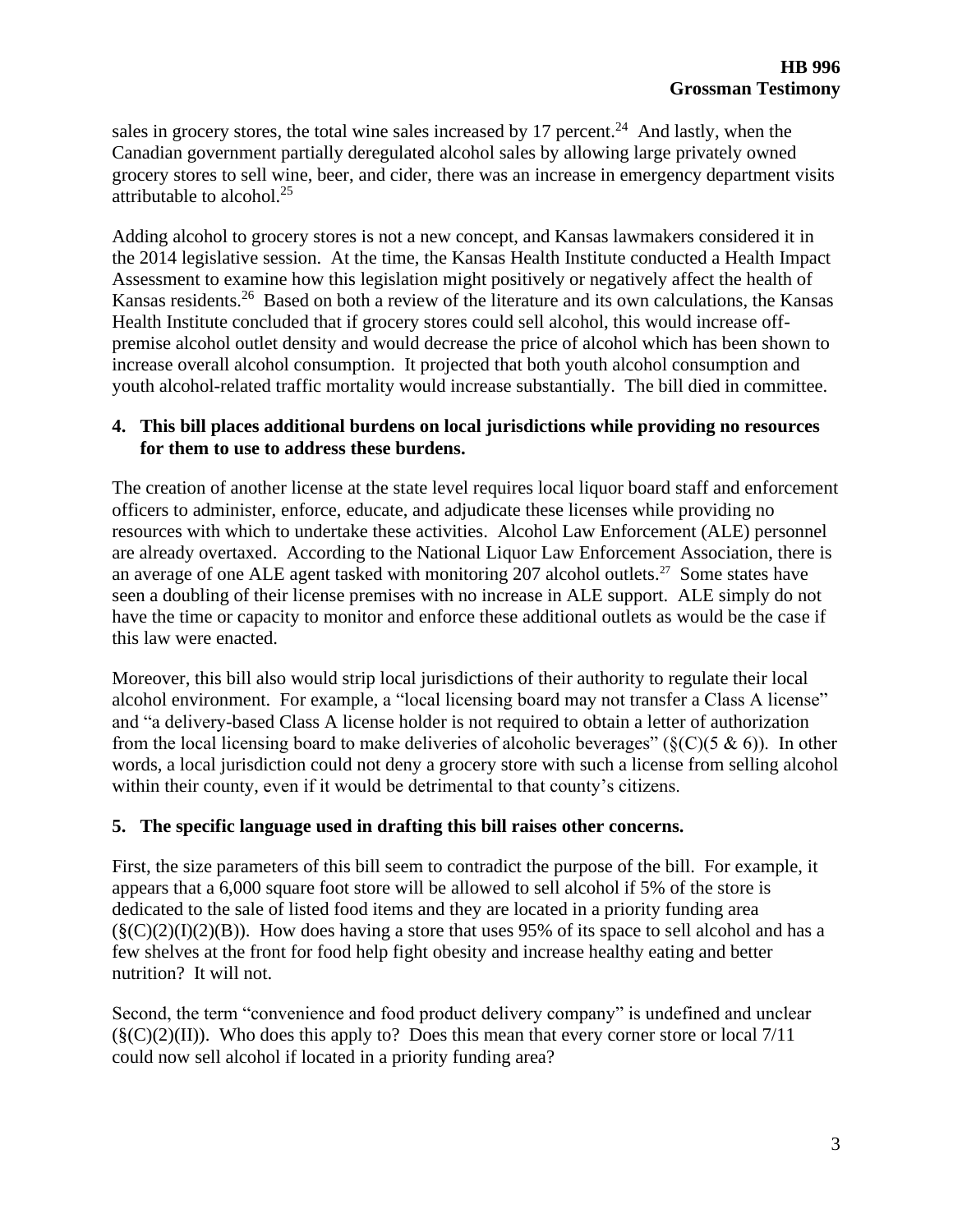Third, as mentioned above, Sections  $C(5&6)$  strip local jurisdictions of their authority and ability to regulate these licensees. For other alcohol licenses, local jurisdictions can sanction licensees found to violate the County and State laws and can hold revocation hearings to take away licenses if necessary. There is no language in this bill about how licensees who violate the laws would be sanctioned.

Although the preamble of this legislation is framed around addressing the obesity epidemic in our state, the bill in no way addresses any strategies to do so. Instead, the bill focuses on one thing: expanding alcohol sales and deliveries. There are many well-researched interventions to address obesity, nutrition, and the availability of healthy foods. None of these involve increasing the number of alcohol outlets by 138% at the same time. There are numerous alcohol policy and nutrition experts, researchers, and regulators in our State, and I would urge you to consult with them and with local alcohol law enforcement, to craft a policy that helps address obesity in our community without harming public health.

For all the reasons stated above, I strongly urge you to vote against this bill to allow grocery stores to sell and deliver alcohol.

Sincerely,

Eugen las

Elyse R. Grossman, J.D., Ph.D.

Public Health Lawyer and Policy Consultant

References:

- 1. European Association for the Study of Obesity. (2020, September 3). Even light alcohol consumption linked to higher risk of obesity and metabolic syndrome in study of 27 million adults. *Medical Xpress.* Available at: https://medicalxpress.com/news/2020-09-alcoholconsumption-linked-higher-obesity.html
- 2. Centers for Disease Control and Prevention (CDC). Alcohol Related Disease Impact (ARDI) Web site. Available at: https://nccd.cdc.gov/DPH\_ARDI/default/default.aspx
- 3. Stahre, M., Boeber, J., Kanny, D., Brewer, R.D., & Zhang, X. (2014). Contribution of excessive alcohol consumption to deaths and years of potential life lost in the United States. *Preventing Chronic Disease, 11*: 130293. Available at: http://dx.doi.org/10.5888/pcd11.130293.
- 4. Sacks, J.J., Gonzales, K.R, Bouchery, E.E., Tomedi, L.E., & Brewer, R.D. (2015). 2010 National and state costs of excessive alcohol consumption. *American Journal of Preventive Medicine, 49*(5): e73-e79. Available at: https://www.ajpmonline.org/article/S0749- 3797(15)00354-2/fulltext.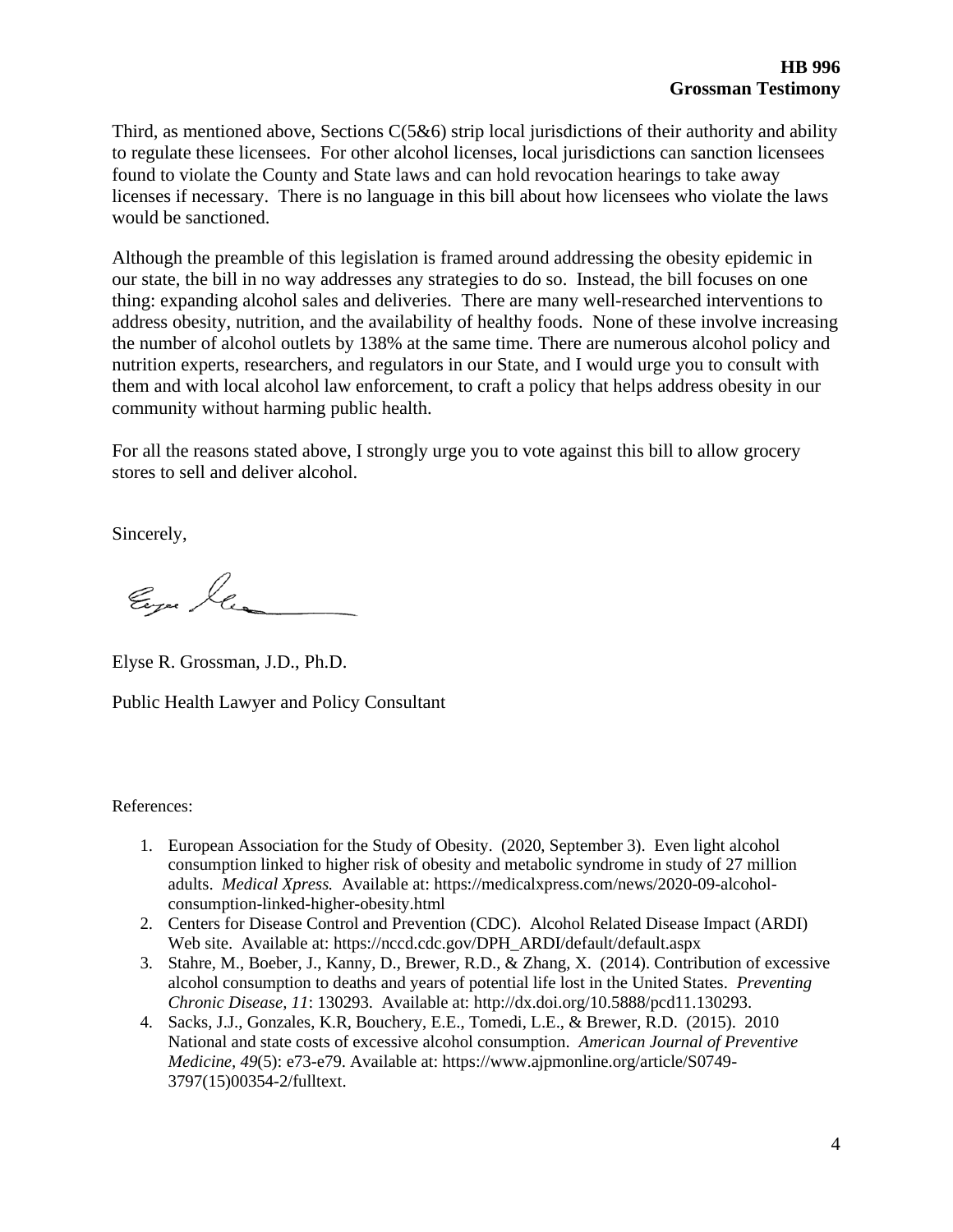- 5. Hingson, R. & Howland, J. (1987). Alcohol as a risk factor for injury or death resulting from accidental falls: A review of the literature. *Journal of Studies on Alcohol, 48*(3): 212-219. Available at: https://pubmed.ncbi.nlm.nih.gov/3309468
- 6. Hingson, R. & Howland, J. (1993). Alcohol and non-traffic unintended injuries. *Addiction, 88*(7): 877-883. Available at: https://www.ncbi.nlm.nih.gov/pmc/articles/PMC3540156
- 7. National Highway Traffic Safety Administration (NHTSA), U.S. Department of Transportation. (2018, November). *Traffic Safety Facts: Alcohol-Impaired Driving* (DOT HS 812 630). Washington, D.C. Available at: https://crashstats.nhtsa.dot.gov/Api/Public/ViewPublication/812630.
- 8. Kaplan, M.S., Huguet, N., McFarland, B.H., Caetano, R., Conner, K.R., Giesbrecht, N., et al. (2014). Use of alcohol before suicide in the United States. *Annals of Epidemiology, 24*(8): 588- 92.e2.
- 9. Snowden, A.J. (2019). Exploring violence: The role of neighborhood characteristics, alcohol outlets, and other micro-places. *Social Science Research, 82*, 181-194.
- 10. Rehm, J. & Shield, K.D. (2014). Global alcohol-attributable deaths from cancer, liver cirrhosis, and injury in 2010. *Alcohol Research: Current Reviews, 35*(2): 174-183.
- 11. Nelson, D.E., Jarman, D.W., Rehm, J., Greenfield, T.K., Rey, G., Kerr, W.C., et al. (2013). Alcohol-attributable cancer deaths and years of potential life lost in the United States. *American Journal of Public Health, 103*(4): 641-48.
- 12. Piano, M.R. (2017). Alcohol's effects on the cardiovascular system. *Alcohol Research: Current Reviews, 38*(2): 219-241.
- 13. Cook R.L. & Duncan, C.B. (2005). Is there an association between alcohol consumption and sexually transmitted diseases? A systematic review. *Sexually Transmitted Diseases, 32*(3), 156- 164.
- 14. Substance Abuse and Mental Health Services Administration. (SAMHSA, 2020). *Key substance use and mental health indicators in the United States: Results from the 2019 National Survey on Drug Use and Health* (HHS Publication No. PEP20-07-01-001, NSDUH Series H-55). Rockville, MD: Center for Behavioral Health Statistics and Quality, Substance Abuse and Mental Health Services Administration. Available at: https://www.samhsa.gov/data
- 15. Maryland Department of Health. (2019). *Youth Risk Behavior Survey/Youth Tobacco Survey (YRBS/YTS) 2018-2019: State Level Data, 2018-2019*. Available at: https://phpa.health.maryland.gov/ccdpc/Reports/Pages/YRBS2018
- 16. Hahn, R.A., Kuzara, J.L., Elder, R., Brewer, R., Chattopadhyay, S., Fielding, J., et al., Task Force on Community Preventive Services. (2010). Effectiveness of policies restricting hours of alcohol sales in preventing excessive alcohol consumption and related harms. *American Journal of Preventive Medicine, 39*(6): 590-604.
- 17. Middleton, J.C., Hahn, R.A., Kuzara, J.L., Elder, R., Brewer, R., Chattopadhyay S, et al., Task Force on Community Preventive Services. (2010). Effectiveness of policies maintaining or restricting days of alcohol sales on excessive alcohol consumption and related harms. *American Journal of Preventive Medicine, 39*(6): 575-89.
- 18. Zhu, L., Gorman, D.M., Horel, S. (2004). Alcohol outlet density and violence: A geospatial analysis. *Alcohol and Alcoholism, 39*(4): 369-375. Available at: https://academic.oup.com/alcalc/article/39/4/369/139368?view=extract
- 19. Trangenstein, P.J., Curriero, F.C., Webster, D., Jennings, J.M., Latkin, C., Eck, R. et al. (2018). Outlet type, access to alcohol, and violent crime. *Alcoholism: Clinical and Experimental Research, 42*(11): 2234-2245.
- 20. Livingston, M.J. (2010). A longitudinal analysis of alcohol outlet density and domestic violence. *Addiction, 106*(5): 919-925.